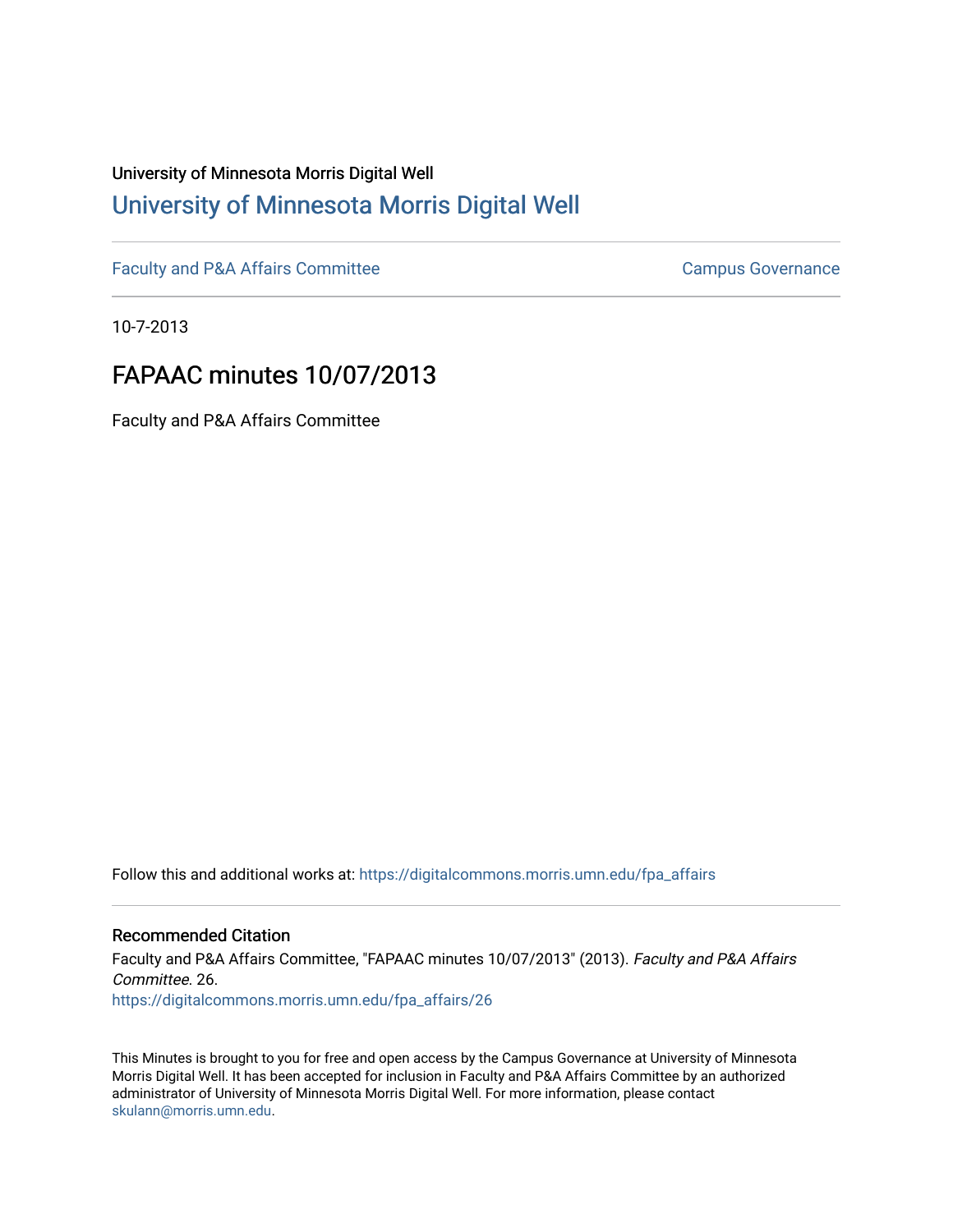#### **Faculty and P & A Affairs Committee**

Minutes of Monday, October 7, 2013

Present: Peh Ng, Vicki Graham, Kevin Stefanek, Sara Haugen, Roger Wareham, David Roberts, Athena Kildegaard Absent: Tom Ladner, Laddie Arnold Guest: Dean Bart Finzel

#### *Action going forward:*

*The committee will seek advice from colleagues regarding allocation of sabbatical supplements, and move forward to provide guidance to the Dean for allocation of supplements on the UMM campus.*

*Ng will seek data about Central's allocation of supplement funds; Dean Finzel will follow up if necessary.*

- 1. Minutes of 9/23/13 meeting were approved.
- 2. Discussion with Dean Finzel

#### Sabbatical Supplements

Ng gave an update on the Senate vote of last week regarding allocation of sabbatical supplement: it is recommended that units implement a process of competitive distribution. There was no mention of allocation amounts. Ng urged that UMM receive a larger allocation than in recent years.

Finzel noted that the policy language regarding sabbatical allocations is unclear; UMM puts forward a request for clarity every year; this year the Provost's Office has allocated \$10,000 in addition to the UMM's usual allocation of \$30,000; carryover of unused funds is inadvisable; all faculty deserve some supplement; the allocation is divided only to those who apply; though it might be desirable to create a pool of funds so as to regularize the amount of the supplement, this is unlikely to happen; the total allocation for 2013-14 is \$55,000 (\$30,000 from Central, \$15,000 from UMM, \$10,000 additional this year from Central).

It was noted that from 1999 to 2005 the sabbatical supplement was 25% of salary; whereas, since 2005 it has been 10%.

Roberts called for comparative figures from all units in order to truly ascertain whether there is, in fact, an imbalance on the UMM campus. Ng noted that it's difficult to get this data for every unit. Dean Finzel noted that this data has been requested but has not been forthcoming.

Recommended for action is noted above; it was agreed that the committee should move quickly if we want to see a change in this process. Dean Finzel urged the committee to take up this issue.

#### Faculty Salaries